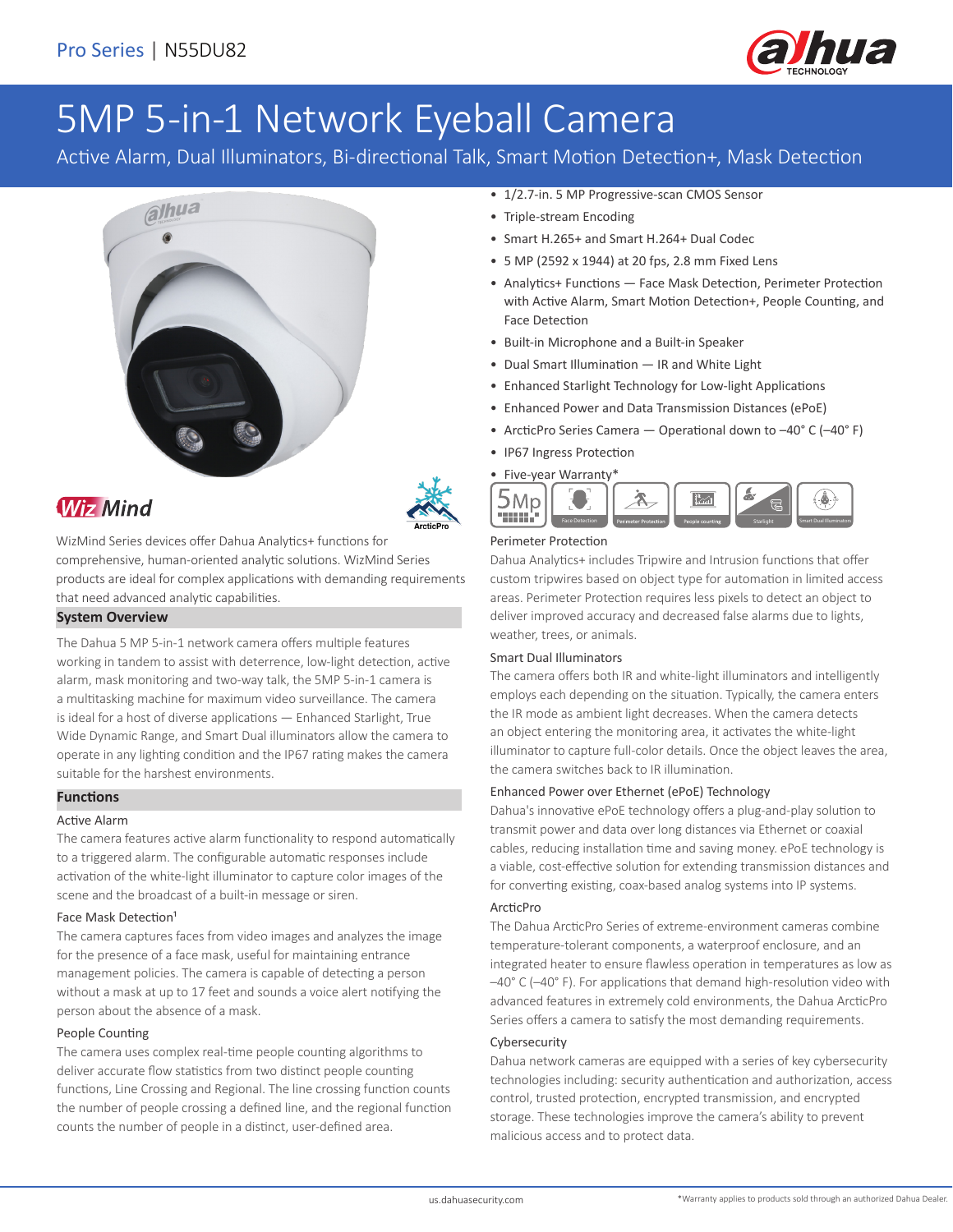### **Technical Specification**

| Camera                          |              |                                                                                                                                                                                                 |                                                           |                            |                               |  |
|---------------------------------|--------------|-------------------------------------------------------------------------------------------------------------------------------------------------------------------------------------------------|-----------------------------------------------------------|----------------------------|-------------------------------|--|
| <b>Image Sensor</b>             |              | 1/2.7-in. 5 MP CMOS                                                                                                                                                                             |                                                           |                            |                               |  |
| <b>Effective Pixels</b>         |              | 2592(H) x 1944(V)                                                                                                                                                                               |                                                           |                            |                               |  |
| RAM/ROM                         |              | 128 MB / 512 MB                                                                                                                                                                                 |                                                           |                            |                               |  |
| <b>Scanning System</b>          |              | Progressive                                                                                                                                                                                     |                                                           |                            |                               |  |
| <b>Electronic Shutter Speed</b> |              |                                                                                                                                                                                                 | Auto, Manual, 1/3 s to 1/100,000 s                        |                            |                               |  |
| Minimum Illumination            |              | Color: 0.005 lux at F1.6<br>0 lux at F1.6 (with IR on)                                                                                                                                          |                                                           |                            |                               |  |
| S/N Ratio                       |              | Greater than 56 dB                                                                                                                                                                              |                                                           |                            |                               |  |
| <b>Illumination Distance</b>    |              | IR: 20.0 m (65.62 ft)                                                                                                                                                                           | White Light: 40.0 m (131.23 ft)                           |                            |                               |  |
| IR On/Off Control               |              | Auto, Manual                                                                                                                                                                                    |                                                           |                            |                               |  |
| <b>Illuminators</b>             |              | IR: Two (2) LEDs<br>White Light: Two (2)                                                                                                                                                        |                                                           |                            |                               |  |
| Lens                            |              |                                                                                                                                                                                                 |                                                           |                            |                               |  |
| Lens Type                       |              | Fixed-focal                                                                                                                                                                                     |                                                           |                            |                               |  |
| Mount Type                      |              | M12                                                                                                                                                                                             |                                                           |                            |                               |  |
| Focal Length                    |              | $2.8$ mm                                                                                                                                                                                        |                                                           |                            |                               |  |
| Max. Aperture                   |              | F1.6                                                                                                                                                                                            |                                                           |                            |                               |  |
| Angle of View                   |              | Horizontal: 98°<br>Vertical: 71°<br>Diagonal: 129°                                                                                                                                              |                                                           |                            |                               |  |
| Iris Type                       |              | Fixed                                                                                                                                                                                           |                                                           |                            |                               |  |
| <b>Close Focus Distance</b>     |              | $1.10 \text{ m}$ (3.60 ft)                                                                                                                                                                      |                                                           |                            |                               |  |
| DORI Distance <sup>2</sup>      |              | Detect<br>$(8$ ppf $)$                                                                                                                                                                          | Observe<br>$(19$ ppf)                                     | Recognize<br>$(38$ ppf $)$ | Identify<br>(76 ppf)          |  |
|                                 |              | 63.60 m<br>(208.66 ft)                                                                                                                                                                          | 25.40 m<br>(83.33 ft)                                     | 12.70 m<br>(41.67 ft)      | 6.40 m<br>$(21.0 \text{ ft})$ |  |
| Installation Angle              |              |                                                                                                                                                                                                 |                                                           |                            |                               |  |
| Range                           |              | Pan: 0° to 360°<br>Tilt: 0° to 78°<br>Rotation: 0° to 360°                                                                                                                                      |                                                           |                            |                               |  |
| Video                           |              |                                                                                                                                                                                                 |                                                           |                            |                               |  |
| Compression                     |              | MJPEG (sub stream only)                                                                                                                                                                         | Smart H.265+, H.265, Smart H.264+, H.264, H.264B, H.264H, |                            |                               |  |
| <b>Streaming Capability</b>     |              | Three (3) Streams                                                                                                                                                                               |                                                           |                            |                               |  |
| Resolution                      |              | 5 MP (2592 x 1944), 4 MP (2688 x 1520), 2560 x 1440,<br>3 MP (2304 x 1296), 1080p (1920 x 1080),<br>1.3 MP (1280 x 960), 720p (1280 x 720), D1 (704 x 480),<br>VGA (640 x 480), CIF (352 x 240) |                                                           |                            |                               |  |
| Frame                           | Main Stream  | 5 MP (2592 x 1944) at 20 fps,<br>4 MP (2688 x 1520) at 30 fps, or<br>1080p (1920 x 1080) at 60 fps                                                                                              |                                                           |                            |                               |  |
| Rate                            | Sub Stream 1 | D1 (704 x 480) at 30 fps                                                                                                                                                                        |                                                           |                            |                               |  |
|                                 | Sub Stream 2 |                                                                                                                                                                                                 | 1080p (1920 x 1080) at 30 fps                             |                            |                               |  |
| <b>Bit Rate Control</b>         |              | CBR/VBR                                                                                                                                                                                         |                                                           |                            |                               |  |
| <b>Bit Rate</b>                 |              | H.264: 32 Kbps to 8192 Kbps<br>H.265: 12 Kbps to 8192 Kbps                                                                                                                                      |                                                           |                            |                               |  |
| Day/Night                       |              | Auto (ICR), Color, B/W                                                                                                                                                                          |                                                           |                            |                               |  |
| <b>BLC Mode</b>                 |              | BLC, HLC, True WDR (120 dB), SSA                                                                                                                                                                |                                                           |                            |                               |  |

| <b>White Balance</b>                   |              | Auto, Natural, Street Lamp, Outdoor, Manual,<br>Regional Custom                                                                                                                                                                                                       |  |  |
|----------------------------------------|--------------|-----------------------------------------------------------------------------------------------------------------------------------------------------------------------------------------------------------------------------------------------------------------------|--|--|
| Gain Control                           |              | Auto, Manual, Gain Priority, Shutter Priority                                                                                                                                                                                                                         |  |  |
| <b>Noise Reduction</b>                 |              | 3D DNR                                                                                                                                                                                                                                                                |  |  |
| <b>Motion Detection</b>                |              | Off, On (4 Zones, Rectangular)                                                                                                                                                                                                                                        |  |  |
| Region of Interest                     |              | Off, On (4 Zones)                                                                                                                                                                                                                                                     |  |  |
| <b>Advanced Features</b>               |              | Smart IR, Defog                                                                                                                                                                                                                                                       |  |  |
| Flip                                   |              | 0°, 90°, 180°, 270°                                                                                                                                                                                                                                                   |  |  |
| Mirror                                 |              | Off, On                                                                                                                                                                                                                                                               |  |  |
| <b>Privacy Masking</b>                 |              | Off, On (4 Areas, Rectangular)                                                                                                                                                                                                                                        |  |  |
| Audio                                  |              |                                                                                                                                                                                                                                                                       |  |  |
| Compression                            |              | PCM, G.711a, G.711Mu, G.726, G.723                                                                                                                                                                                                                                    |  |  |
| Network                                |              |                                                                                                                                                                                                                                                                       |  |  |
| Ethernet                               |              | RJ-45 (10/100 Base-T)                                                                                                                                                                                                                                                 |  |  |
| Protocol                               |              | HTTP, HTTPS, TCP, ARP, RTSP, RTP, UDP, SMTP,<br>FTP, DHCP, DNS, DDNS, PPPOE, IPv4/v6, QoS,<br>UPnP, NTP, ICMP, IGMP, 802.1x                                                                                                                                           |  |  |
| Interoperability                       |              | ONVIF Profile S and G, CGI, Milestone; Genetec,<br>SD, API                                                                                                                                                                                                            |  |  |
| <b>Maximum Users</b>                   |              | 20 (total bandwidth: 80 Mbps)                                                                                                                                                                                                                                         |  |  |
| Auto Register                          |              | Support                                                                                                                                                                                                                                                               |  |  |
| <b>Streaming Method</b>                |              | Unicast / Multicast                                                                                                                                                                                                                                                   |  |  |
| <b>Maximum User Access</b>             |              | 20 Users (Total Bandwidth: 80 Mbps)                                                                                                                                                                                                                                   |  |  |
| Edge Storage                           |              | Network Attached Storage (NAS)<br>SFTP, FTP<br>Micro SD Slot, maximum 256 GB                                                                                                                                                                                          |  |  |
| Web Viewer                             |              | IE (Versions 8, 9, and 11)<br>Chrome, Firefox                                                                                                                                                                                                                         |  |  |
| Management Software                    |              | DSS, DMSS                                                                                                                                                                                                                                                             |  |  |
| <b>Mobile Operating System</b>         |              | IOS, Android                                                                                                                                                                                                                                                          |  |  |
| Cybersecurity                          |              | Video Encryption, Firmware Encryption,<br>Configuration Encryption, Digest, WSSE, Account<br>Lockout, Security Logs, IP/MAC Filtering, Generating<br>and Importing X.509 Certification, Syslog, HTTPS,<br>802.1x, Trusted Boot, Trusted Execution, Trusted<br>Upgrade |  |  |
| Certifications                         |              |                                                                                                                                                                                                                                                                       |  |  |
| Safety                                 |              | UL60950-1<br>CAN/CSA C22.2 No.60950-1-07<br>EN62368-1                                                                                                                                                                                                                 |  |  |
| Electromagnetic Compatibility<br>(EMC) |              | CFR 47 FCC Part 15 Subpart B<br>Electromagnetic Compatibility Directive 2014/30/EU                                                                                                                                                                                    |  |  |
| Interface                              |              |                                                                                                                                                                                                                                                                       |  |  |
| <b>Audio</b>                           | Input        | One (1) Channel (RCA)<br>plus one (1) built-in microphone                                                                                                                                                                                                             |  |  |
|                                        | Output       | One (1) Channel (RCA)<br>plus one (1) built-in speaker                                                                                                                                                                                                                |  |  |
|                                        | Input        | One (1) Channel (5 mA, 3 VDC to 5 VDC)                                                                                                                                                                                                                                |  |  |
| Alarm<br>Output                        |              | One (1) Channel (300 mA, 12 VDC)                                                                                                                                                                                                                                      |  |  |
| Electrical                             |              |                                                                                                                                                                                                                                                                       |  |  |
| Power Supply                           |              | 12 VDC, PoE (IEEE 802.3af, Class 0), or ePoE                                                                                                                                                                                                                          |  |  |
| Power                                  | <b>Basic</b> | 12 VDC: 1.9 W<br>PoE: 2.4 W                                                                                                                                                                                                                                           |  |  |
| Consumption                            | Maximum      | 12 VDC: 8.3 W<br>PoE: 8.7 W                                                                                                                                                                                                                                           |  |  |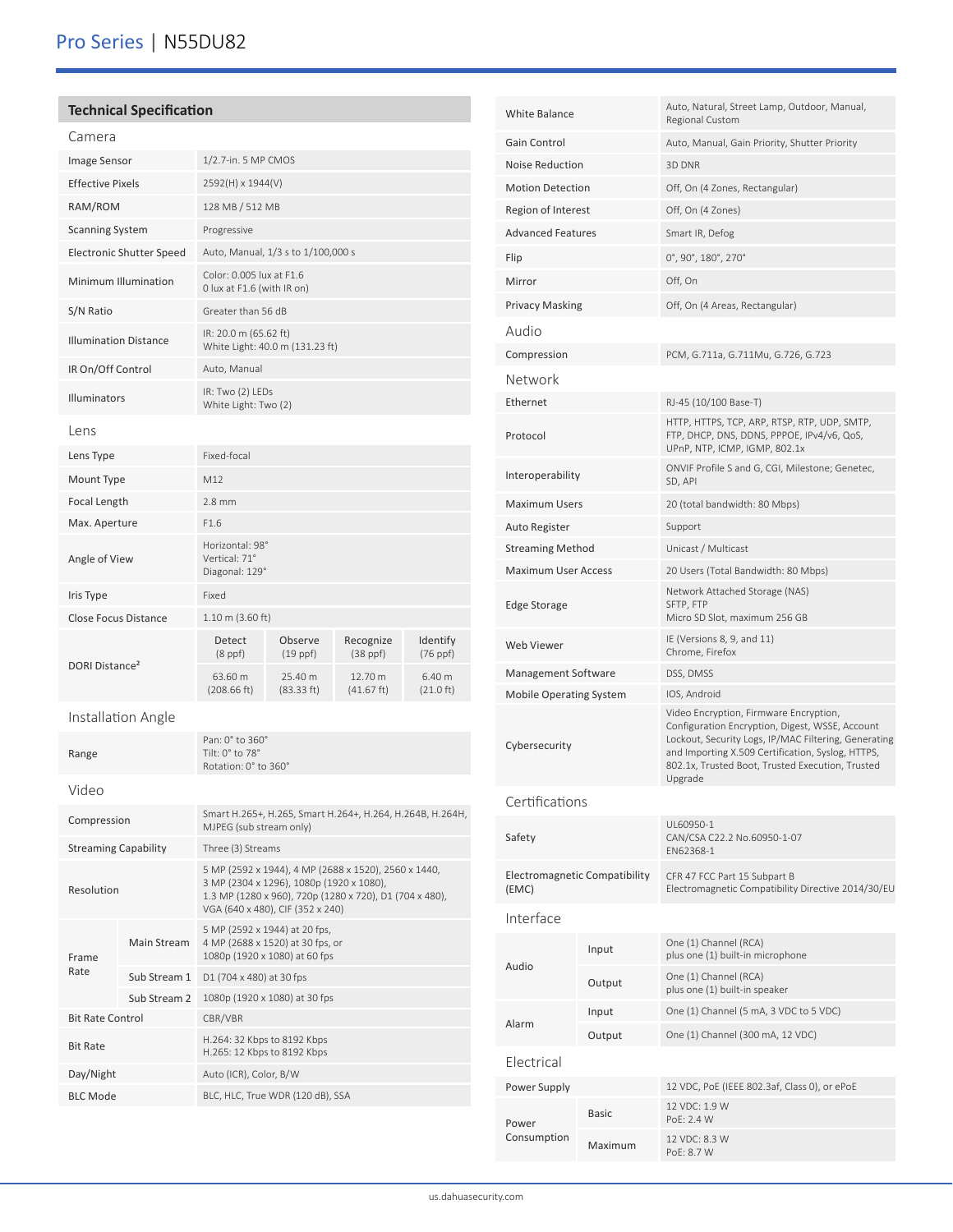## Pro Series | N55DU82

#### Environmental

| <b>Operating Conditions</b>                      |         | -40° C to +60° C (-40° F to +140° F),<br>Less than 95% RH                                                                                                                                                                                                                                                                                                                                                                                                                                                |  |  |
|--------------------------------------------------|---------|----------------------------------------------------------------------------------------------------------------------------------------------------------------------------------------------------------------------------------------------------------------------------------------------------------------------------------------------------------------------------------------------------------------------------------------------------------------------------------------------------------|--|--|
| <b>Storage Conditions</b>                        |         | -40°C to +60°C (-40°F to +140°F),<br>Less than 95% RH                                                                                                                                                                                                                                                                                                                                                                                                                                                    |  |  |
| <b>Ingress Protection</b>                        |         | <b>IP67</b>                                                                                                                                                                                                                                                                                                                                                                                                                                                                                              |  |  |
| Construction                                     |         |                                                                                                                                                                                                                                                                                                                                                                                                                                                                                                          |  |  |
| Casing                                           |         | Metal                                                                                                                                                                                                                                                                                                                                                                                                                                                                                                    |  |  |
| <b>Dimensions</b>                                |         | ø122.0 mm x 110.90 mm (ø4.80 in. x 4.37 in.)                                                                                                                                                                                                                                                                                                                                                                                                                                                             |  |  |
| Net Weight                                       |         | 0.756 kg (1.67 lb)                                                                                                                                                                                                                                                                                                                                                                                                                                                                                       |  |  |
| <b>Gross Weight</b>                              |         | 0.940 kg (2.07 lb)                                                                                                                                                                                                                                                                                                                                                                                                                                                                                       |  |  |
| <b>Analytics+ Functions</b>                      |         |                                                                                                                                                                                                                                                                                                                                                                                                                                                                                                          |  |  |
| Perimeter Protection with<br><b>Active Alarm</b> |         | • Detects human or vehicle violations using the<br>following methods:<br>Tripwire: a target crosses a defined line.<br>Intrusion: a target enters or exits a defined<br>perimeter.<br>• Monitors a combination of detection methods.<br>· Search and retrieve video based on target type.<br>• Configurable automatic response when an alarm is<br>triggered:<br>White-light illuminator activation.<br>Siren activation. Includes 11 built-in siren sounds<br>plus ability to record custom recordings. |  |  |
| <b>People Counting</b>                           |         | • Delivers accurate flow statistics from the following<br>methods:<br>Line Crossing: counts a person as they cross a<br>threshold in a defined direction.<br>Region: counts the number of people in a defined<br>area<br>• Counts people simultaneously from four (4) threshold<br>lines and four (4) defined regions <sup>3</sup> .                                                                                                                                                                     |  |  |
| <b>Heat Map</b>                                  |         | Generates a visual representation of data.                                                                                                                                                                                                                                                                                                                                                                                                                                                               |  |  |
| <b>Face Detection</b>                            |         | Detects faces from the video image. Supports detecting,<br>tracking, capturing and selecting the best face image,<br>and then outputs face snapshot.                                                                                                                                                                                                                                                                                                                                                     |  |  |
| Face Mask Detection <sup>1</sup>                 |         | Detects a face then checks for the presence of a face<br>mask. Issues a built-message alerting a person to use<br>a mask.                                                                                                                                                                                                                                                                                                                                                                                |  |  |
| Smart Motion Detection+ <sup>3</sup>             |         | • Differentiates between and classifies human and<br>vehicle objects.<br>· Filters false alarms due to leaves, lights, animals, and<br>other inconsequential objects.<br>• Extracts human or vehicle objects from recorded<br>video for quick target search and retrieval.                                                                                                                                                                                                                               |  |  |
| Recommended                                      | Human   | Up to 10.0 m (32.81 ft)                                                                                                                                                                                                                                                                                                                                                                                                                                                                                  |  |  |
| Detection<br>Distance                            | Vehicle | Up to 15.0 m (49.21 ft)                                                                                                                                                                                                                                                                                                                                                                                                                                                                                  |  |  |

#### Intelligent Video System Functions

IVS triggers an alarm and takes a defined action for the following events:

| <b>Standard Features</b> | • Tampering with the camera.<br>• Error writing to an onboard Micro SD card.<br>• Error sending or receiving data over the network.<br>. Unauthorized access to the camera.<br>• IP Address Conflict |
|--------------------------|------------------------------------------------------------------------------------------------------------------------------------------------------------------------------------------------------|
| <b>Premium Features</b>  |                                                                                                                                                                                                      |
| <b>Missing Object</b>    | An object is missing from a designated area.                                                                                                                                                         |
| <b>Abandoned Object</b>  | An object is placed in a designated area where no object<br>should be.                                                                                                                               |
| Scene Change             | A person or object moves the camera to change the<br>scene or covers the camera to obscure the scene.                                                                                                |
| <b>Fast Moving</b>       | Target exceeds a set speed when exiting a defined area                                                                                                                                               |
| <b>Parking Detection</b> | Vehicle remains in a defined area without motion for a<br>set period of time.                                                                                                                        |
| <b>Crowd Gathering</b>   | Specified number of people remain inside a defined area<br>for a set time.                                                                                                                           |
| Loitering Detection      | Target is in motion inside a defined area longer than a<br>specified amount of time.                                                                                                                 |

1. The Face Mask Detection function requires firmware:

DH\_IPC-HX5XXX-Volt\_Eng\_N\_Stream3\_V2.800.12JW003.0.R.201124.zip<br>2. The DORI distance is a measure of the general proximity for a specific classification to help pinpoint the right<br>camera for your needs. The DORI distance is according to EN 62676-4 , the standard that defines the criteria for the Detect, Observe, Recognize and

ldentify classifications.<br>3. The Smart Motion Detection+ features require firmware:<br>DH\_IPC-N5SXXX-Volt\_MultiLang\_NP\_Stream3-USA\_V2.820.0000000.2.R.210403.zip<br>This free firmware upgrade offers higher accuracy for detecting not require a firmware update.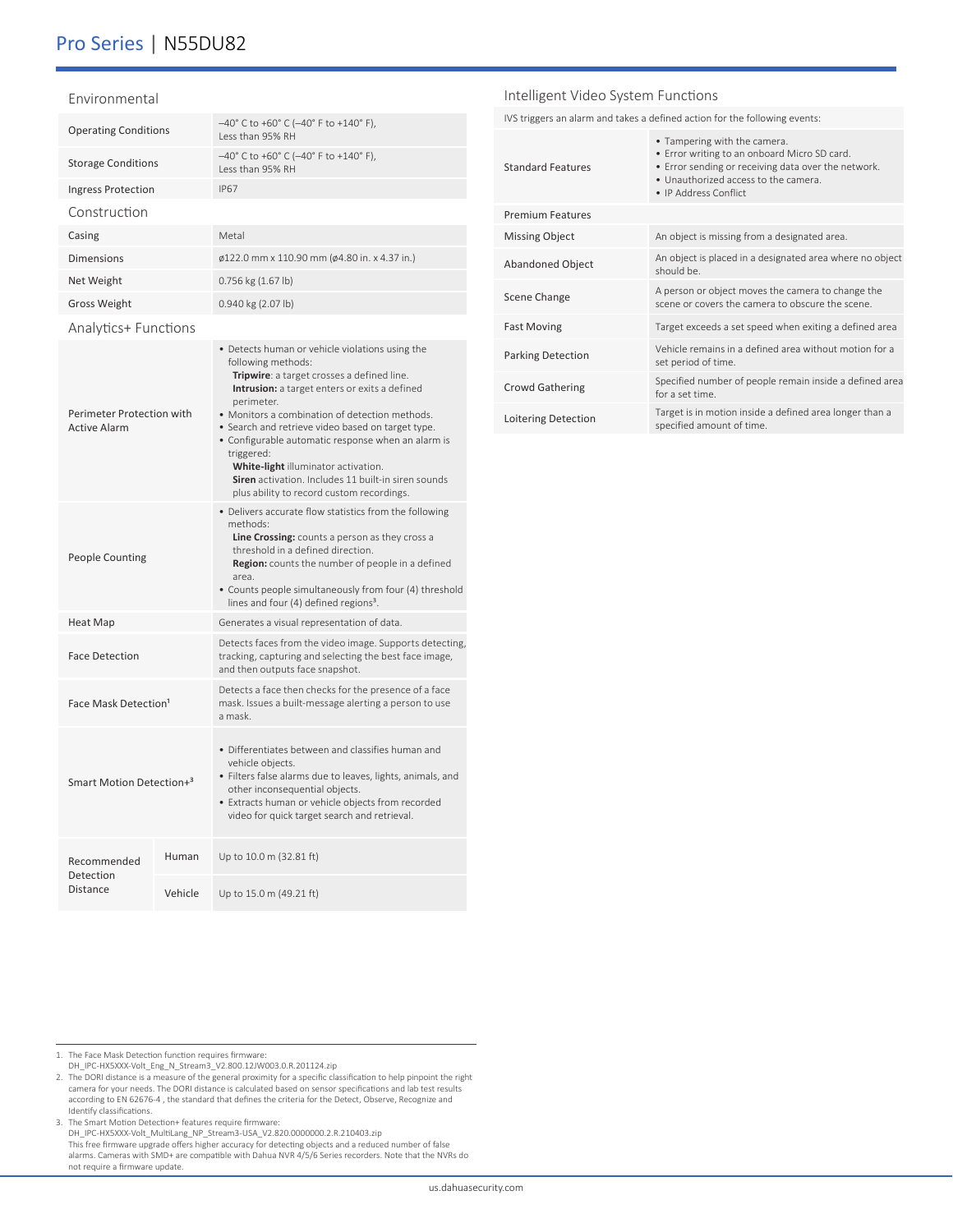#### **ePoE Transmission Distances**

### Via CAT5E/CAT6 Ethernet Cable ePoE supply voltage 48 V Maximum DC resistance < 10 Ω/100 m

| Cable Length,<br>m(ft) | Bandwidth,<br>Mbps | PoE Load Capacity,<br>W | Hi-PoE Load Capacity,<br>W | Working<br>Mode |
|------------------------|--------------------|-------------------------|----------------------------|-----------------|
| 100 (328)              | 100                | 25.5                    | 53                         | IEEE/E100       |
| 200 (656)              | 100                | 25.5                    | 33                         | E100            |
| 300 (984)              | 100                | 19                      | 19                         | E100            |
| 400 (1312)             | 10                 | 17                      | 17                         | F <sub>10</sub> |
| 500 (1640)             | 10                 | 13                      | 13                         | E10             |
| 800 (2625)             | 10                 |                         |                            | E10             |

### Via CAT5E/CAT6 Ethernet Cable ePoE supply voltage 53 V Maximum DC resistance < 10 Ω/100 m

| Cable Length, | Bandwidth. | PoE Load Capacity, | Hi-PoE Load Capacity, | Working         |
|---------------|------------|--------------------|-----------------------|-----------------|
| m(ft)         | Mbps       | W                  | W                     | Mode            |
| 100 (328)     | 100        | 25.5               | 53                    | IEEE/E100       |
| 200 (656)     | 100        | 25.5               | 47                    | E100            |
| 300 (984)     | 100        | 25.5               | 32                    | E100            |
| 400 (1312)    | 10         | 23                 | 26                    | E10             |
| 500 (1640)    | 10         | 20                 | 20                    | E10             |
| 800 (2625)    | 10         | 13                 | 13                    | F <sub>10</sub> |

Via RG-59 Coaxial Cable ePoE supply voltage 48 V Maximum DC resistance < 5 Ω/100 m

| Cable Length,<br>m(f <sub>t</sub> ) | Bandwidth,<br>Mbps | PoE Load Capacity,<br>W | Hi-PoE Load Capacity,<br>W | Working<br>Mode |
|-------------------------------------|--------------------|-------------------------|----------------------------|-----------------|
| 100 (328)                           | 100                | 25.5                    | 50                         | IEEE/E100       |
| 200 (656)                           | 100                | 25.5                    | 30                         | E100            |
| 300 (984)                           | 100                | 18                      | 18                         | E100            |
| 400 (1312)                          | 100                | 15                      | 15                         | E100            |
| 500 (1640)                          | 10                 | 12                      | 12                         | E10             |
| 800 (2625)                          | 10                 | 6                       | 6                          | E10             |
| 1000 (3281)                         | 10                 | 5                       | 5                          | E10             |

# Via RG-59 Coaxial Cable

ePoE supply voltage 53 V Maximum DC resistance < 5 Ω/100 m

| Cable Length,<br>m(ft) | Bandwidth,<br>Mbps | PoE Load Capacity,<br>W | Hi-PoE Load Capacity,<br>W | Working<br>Mode |
|------------------------|--------------------|-------------------------|----------------------------|-----------------|
| 100 (328)              | 100                | 25.5                    | 52                         | IEEE/E100       |
| 200 (656)              | 100                | 25.5                    | 48                         | E100            |
| 300 (984)              | 100                | 25.5                    | 30                         | E100            |
| 400 (1312)             | 100                | 20                      | 23                         | E100            |
| 500 (1640)             | 10                 | 16                      | 16                         | E10             |
| 800 (2625)             | 10                 | 10                      | 10                         | E10             |
| 1000 (3281)            | 10                 | 8                       | 8                          | F <sub>10</sub> |